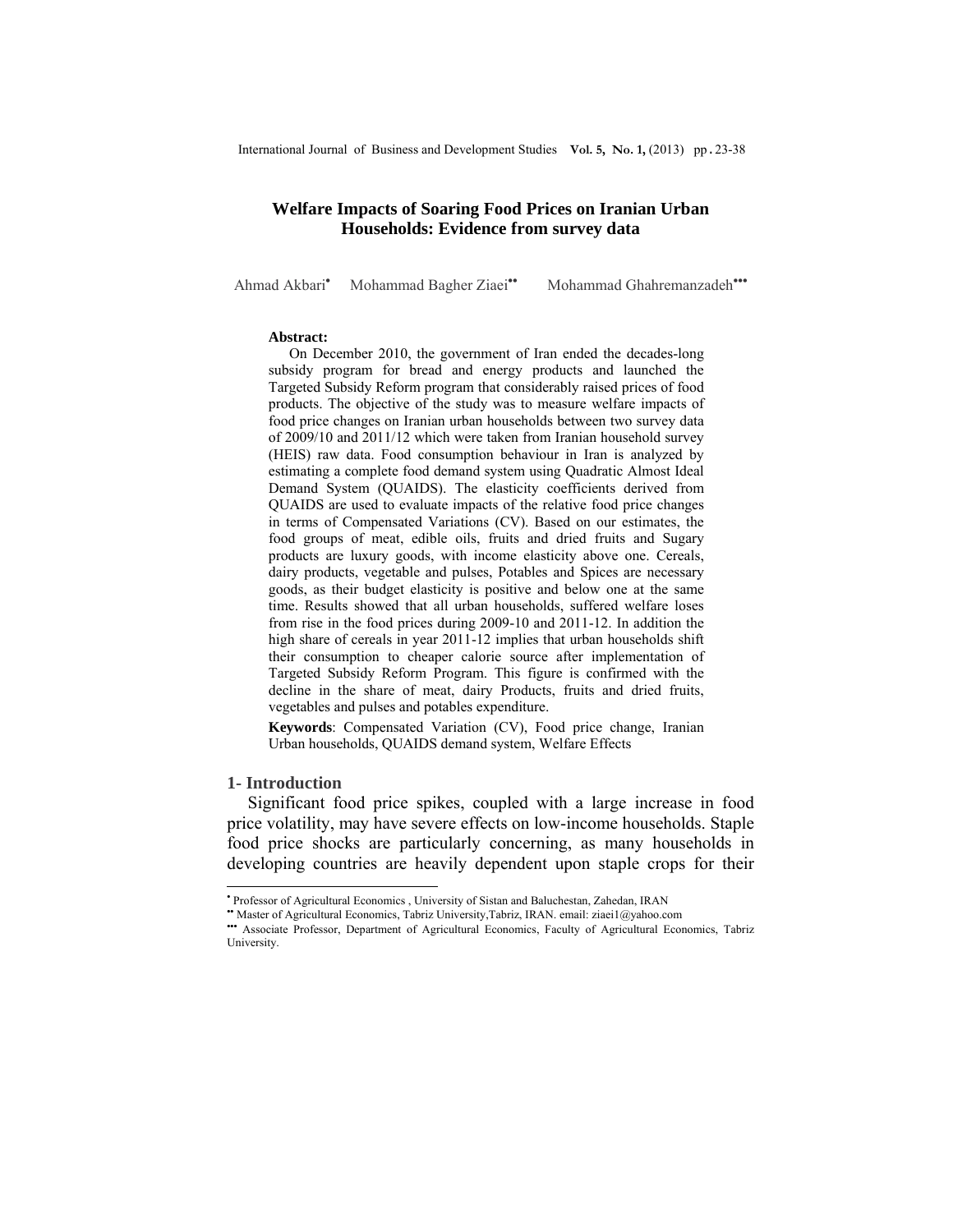### 24 Ahmad Akbari, Mohammad BagherZiaei and Mohammad Ghahremanzadeh

primary daily caloric intake (Cranfield et al., 2007). High costs of food may curtail household spending for other essential goods and services, such as health care(Hung and Hung, 2009). Thus, it is important to investigate consumer demand for food and evaluate the consumer welfare effects of increased food prices.We focus on one developing country: Iran. Subsidies for energy products and critical food items were first implemented during the Iran-Iraq war of the 1980s as a way to manage consumption during wartime. Over time, cheap energy and bread had become part of life and Iranian consumers had built their lifestyles around them and producers made products with technologies that assumed energy would remain cheap forever. Attempts at reforming subsidies in small steps during the administrations of presidents Rafsanjani and Khatami (1989-2001) were met with tough opposition from populist politicians and therefore did not succeed. Raising energy prices slowly did not work because each round of price increases intensified opposition to the reform, and stopped further increases while inflation wiped out the gains. In the meantime, Iran's energy consumption was increasing at about 3 times as fast as its population and the country steadily became the most energy intensive country in the world.In December 2010 Iran launched an ambitious Targeted Subsidy Reform programthat raised prices of bread and energy products by 2 to 22 times (Salehi Isfahani et al., 2012).The general consumer price index (CPI) of Iran has increased from 233.3In December 2010 to 309.3 in March 2012. This indicates that general price level has increased by more than 32.57% during 15 month. The situation is even worst in case of food inflation, as it has shown an increase of more than 41.24% during the same period (Central Bank of Iran, 2012).

The empirical analysis of price changes on consumption patterns has always been of great concern to development economics. To our knowledge, this study is the first examination of welfare impacts of soaring food prices on households using demand analysis after the Targeted Subsidy Reform program in the context of Iran but there exists enough international literature on the exploring the welfare effects of price changes. In this regard, this study presents review of the studies estimating welfare effects through compensation variation. Ackah and Appleton (2005) examined the welfare effects of trade and agricultural policy reforms for Ghanaian households during year 1991-92 and 1998-99. The welfare effects of price changes are calculated for cereal, tubers, fish, meat, alcohol and all other food in terms of compensating variations. The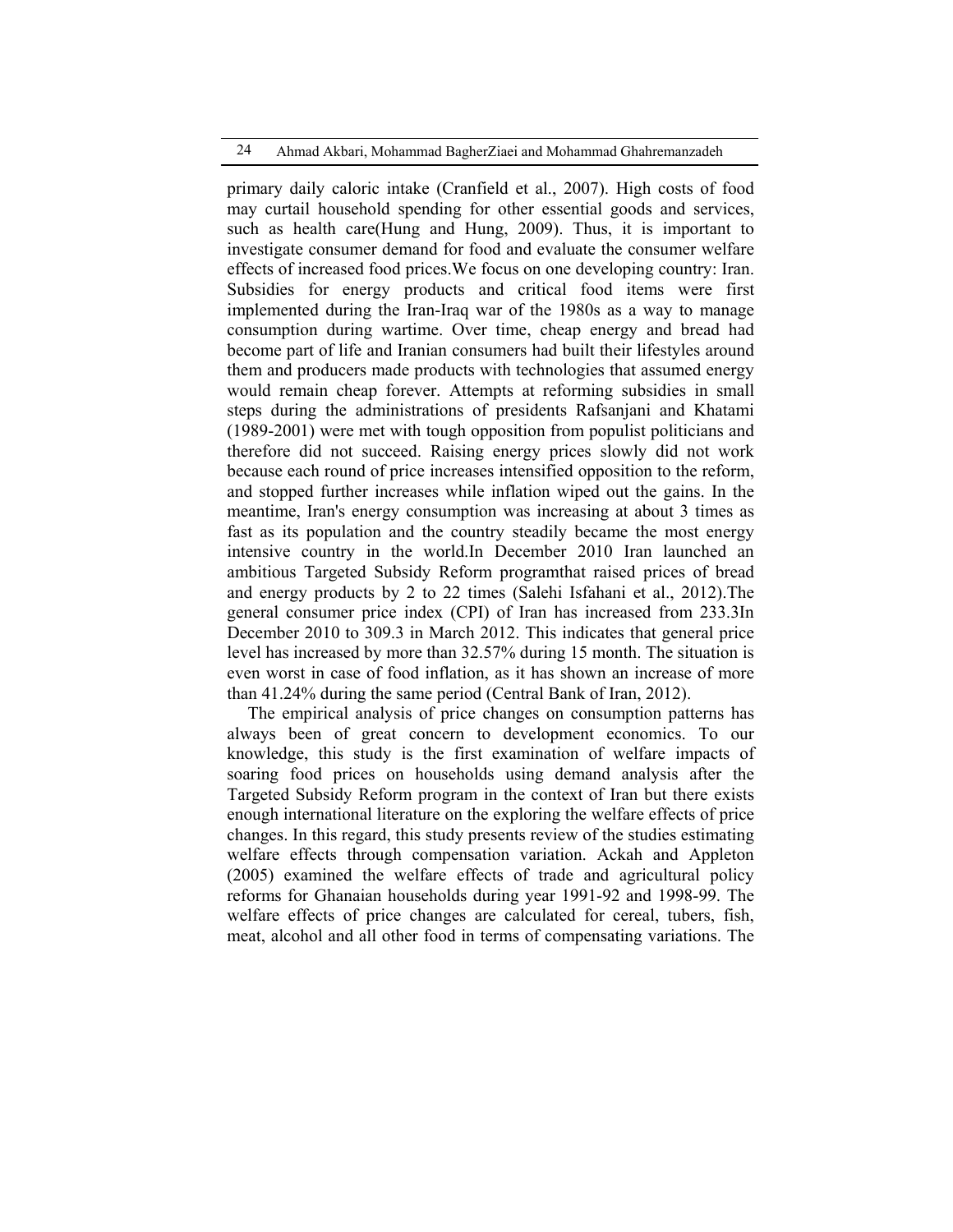results suggest that household consumption did respond to relative prices and real income change resulted from policy reforms. It was found that all household groups suffered and welfare losses arising from the food price increases during the 1990s.Wood and et al. (2009) focused on quantifying the welfare losses for Mexican households due to the world food price increases from 2006 to 2009. The authors measured the welfare effects of tortilla price increase, differentiating by household status (poor and nonpoor) and by region (border, north, central and south). The study focuses on the main staple foods to accurately represent the Mexican diet. An appropriate welfare analysis based on compensating and equivalent variation for the representative commodities, differentiated by geographic region and household status, observes small welfare losses for non-poor large differences for poor and non-poor households. Adding tortilla income loss to compensating variation it is found that non-poor households lose 9 percent of their food budget, on average, and poor households lose about 18 percent of their food budget, on average. These results provide evidence that poor Mexican households are the ones who experience significant welfare losses from significant food price increase.Alem (2011) investigate how urban households in Ethiopia coped with the food price shock between 2004 and 2008. Regression results indicate that households with low asset levels, and casual workers, were particularly adversely affected by high food prices.

The remainder of the paper is structured as follows. Section 2 discusses the methodology, while section 3 presents the data and descriptive statistics. The results are presented in section 4and section 5 concludes.

### **2. Materials and Methods**

### **2.1 Demand System Models in Empirical Studies**

Estimating welfare impact of rising food prices requires reliable price and income elasticities that could be commonly derived from utility-based demand models. The AIDS model has been the most commonly used specification in applied demand analysis for more than two decades as it satisfies a number of desirable demand properties.Moreover, it allows a linear approximation at estimation stage and has budget shares as dependent variables and logarithm of prices and real expenditure/income as regressors. Banks et al. (1997), however, observed the existence of nonlinearity in the budget shares for some, if not all commodities and subsequently introduced an extension to permit non-linear Engle Curves.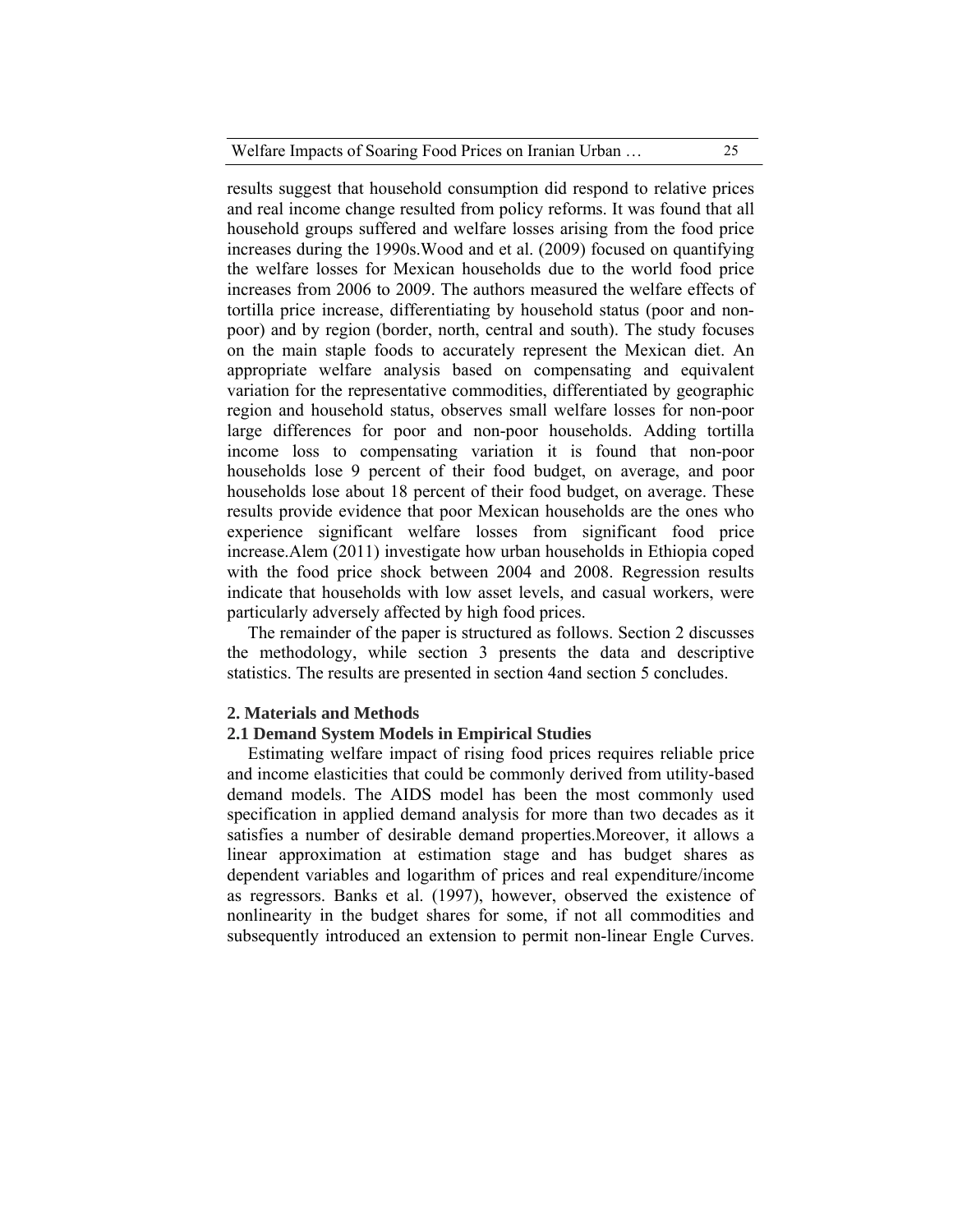They proposed a generalized Quadratic Almost Ideal Demand System (QUAIDS) model which has budget shares that are quadratic in log total expenditure. Moreover, the QUAIDS retains the desirable properties of the popular AIDS model nested within it and allows for flexibility of a rank three specification in the Engel curves. Therefore, QUAIDS has been chosen as the demand model for empirical strategy of estimation.

### **2.2 Empirical Model: Quadratic Almost Ideal Demand System**

The complete demand system employed in this study is Quadratic Almost Ideal Demand System. As mentioned above, QUAIDS is an extension from Almost Ideal Demand System. QUAIDS includes higher order of expenditure term to capture the non-linearity of Engel Curve. QUAIDS (Banks, et al., 1997) assumes that household's preferences follow quadratic logarithmic of household expenditure functions as the following:

$$
\ln c(u, p) = \ln a(p) + \frac{ub(p)}{1 - \lambda(p)b(p)u}
$$
 (1)

Where u is utility, p is a set of prices,  $a(p)$  is a function that is homogenous of degree one in prices,  $b(p)$  and  $\lambda(p)$  are functions that are homogenous of degree zero in prices. The household cost function in QUAIDS is similar to AIDS if  $\lambda$  set to zero. The indirect utility function accordingly is as follows:

$$
\ln V = \left\{ \left[ \frac{\ln m - \ln a(p)}{b(p)} \right]^{-1} + \lambda(p) \right\}^{-1}
$$
 (2)

where m is the total expenditure, ln  $a(p)$  and b  $(p)$  are the translog and Cobb-Douglas functions of prices as in AIDS formulation:

$$
\ln a(p) = \alpha_0 + \sum_{i=1}^{n} \alpha_i \ln p_i + \frac{1}{2} \sum_{i=1}^{n} \sum_{j=1}^{n} \gamma_{ij} \ln p_i \ln p_j \tag{3}
$$
  

$$
b(p) = \prod_{i=1}^{n} P_i^{\beta_i} \tag{4}
$$

The  $\lambda(p)$  in QUAIDS is defined as:

$$
\lambda(p) = \sum_{i=1}^{K} \lambda_i \ln p_i \quad \text{where} \quad \sum_{i=1}^{K} \lambda_i = 0 \tag{5}
$$

The subscript  $i = 1, \ldots, K$  in the model denote the number of goods in the demand systems. Applying Shephard's lemma to the cost function (1) or Roy's identity to the indirect utility function (2), the QUAIDS expenditure shares is given as the following: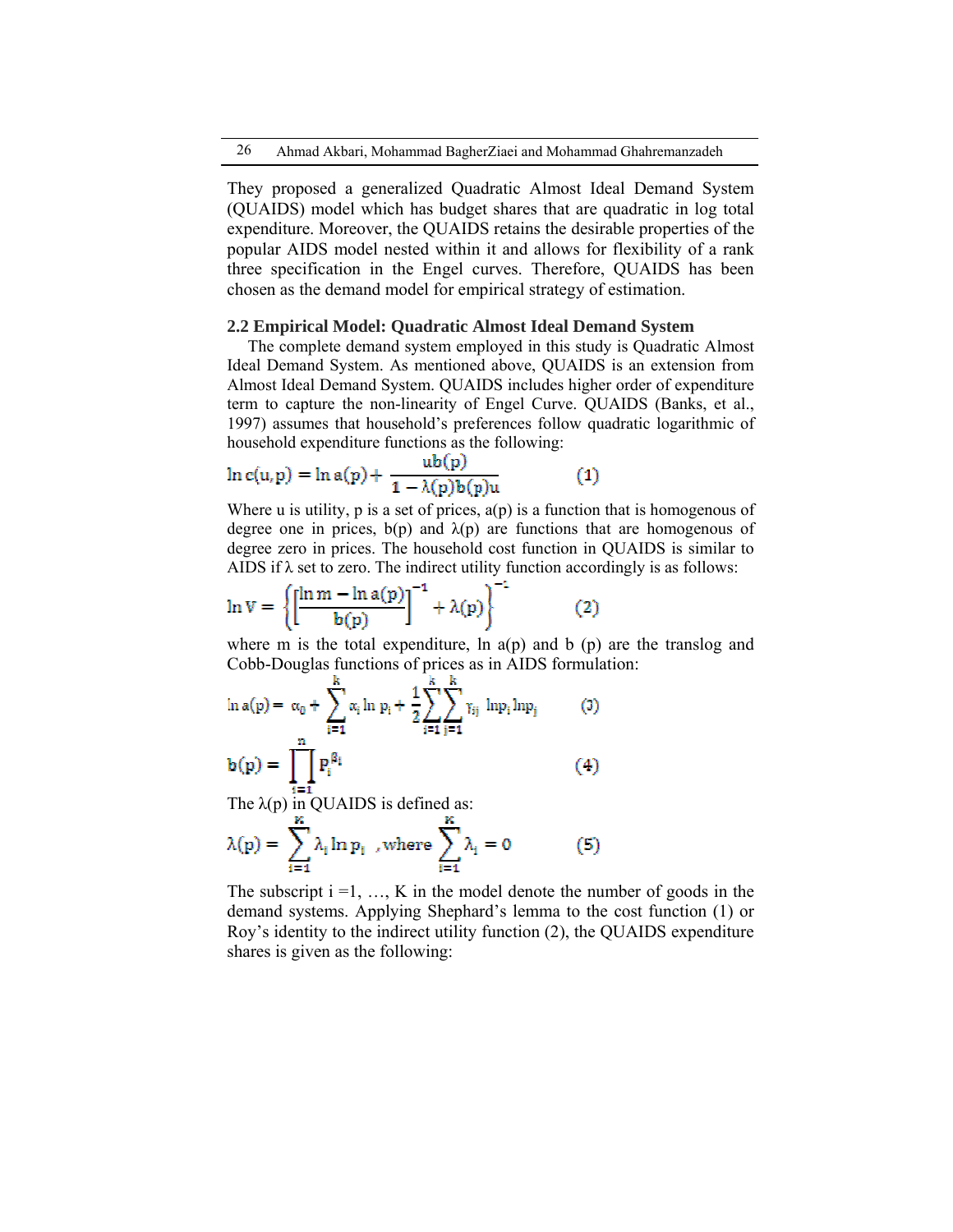Welfare Impacts of Soaring Food Prices on Iranian Urban … 27

$$
W_i = \alpha_i + \sum_{j=1}^{K} \gamma_{ij} \ln p_j + \beta_i \ln \left\{ \frac{m}{P(p)} \right\} + \frac{\lambda_i}{b(p)} \left[ \ln \left\{ \frac{m}{P(p)} \right\} \right]^2 \tag{6}
$$

where,  $w_i$  is food budget share of food groups and  $\alpha$ ,  $\gamma$ ,  $\beta$ , and  $\lambda$  are parameters. When  $\lambda$  is equal to zero, the equation (6) represents AIDS model.

From the QUAIDS model provided in equation (6), expenditure  $(\mu_i)$  and price elasticities ( $\mu_i$ ) can be derived by differentiating equation (6) with respect to  $\ln m$  and  $\ln p_j$ , respectively. The derivation results are:

$$
\mu_{i} \equiv \frac{\partial w_{i}}{\partial \ln m} = \beta_{i} + \frac{2\lambda_{i}}{b(p)} \left\{ \ln \left[ \frac{m}{\alpha(p)} \right] \right\}
$$
(7)  

$$
\mu_{j} \equiv \frac{\partial w_{i}}{\partial \ln P_{j}} = \gamma_{ij} - \mu_{i} \left( \alpha_{j} + \sum_{K} \gamma_{jK} \ln P_{i} \right) - \frac{\lambda_{i} \beta_{i}}{b(P)} \left\{ \ln \left[ \frac{x}{a(P)} \right] \right\}^{2}
$$
(8)

The parameter  $\alpha_i$  in equation (6) is the share of an item in the budget of a subsistence household, while  $\beta_1 + 2(\lambda_1/b(P)) [\ln(x/a(p))]^2$  measures the effect of one per cent increase of real expenditure on budget share of good i. The expenditure elasticities can be calculated by:

$$
e_i = \mu_i/w_i + 1
$$
 (9)  
From  $\mu_{ij}$ , Marshallian uncompressed price elasticities can as:

$$
\mathbf{a}_{ij}^{\mathbf{u}} - \frac{\mu_{ij}}{w_i} - \delta_{ij} \tag{10}
$$

where  $\delta_{ij}$  is equal to one if i=j and equal to zero if  $i \neq j$ . From slutsky equation, Hicksian or compensated price elasticities are calculated as follows:

$$
\mathbf{e}_{ij}^c = \mathbf{e}_{ij}^u + \mathbf{w}_j \mathbf{e}_i \tag{11}
$$

The system is estimated using Brain P Poi (2008) "demand-system estimation: update, Non-Linear Seemingly Unrelated regression (nlsur) model", written in STATA.

### **2.3 Compensated Variation**

The welfare impact of food price changes on households can be measured in monetary terms by using the money metric indirect utility function. Using a set of reference prices, we can compute how well - or worse off households were, moving from their initial utility level to the new or postreform utility level in response to the changes in food prices. Following

be calculated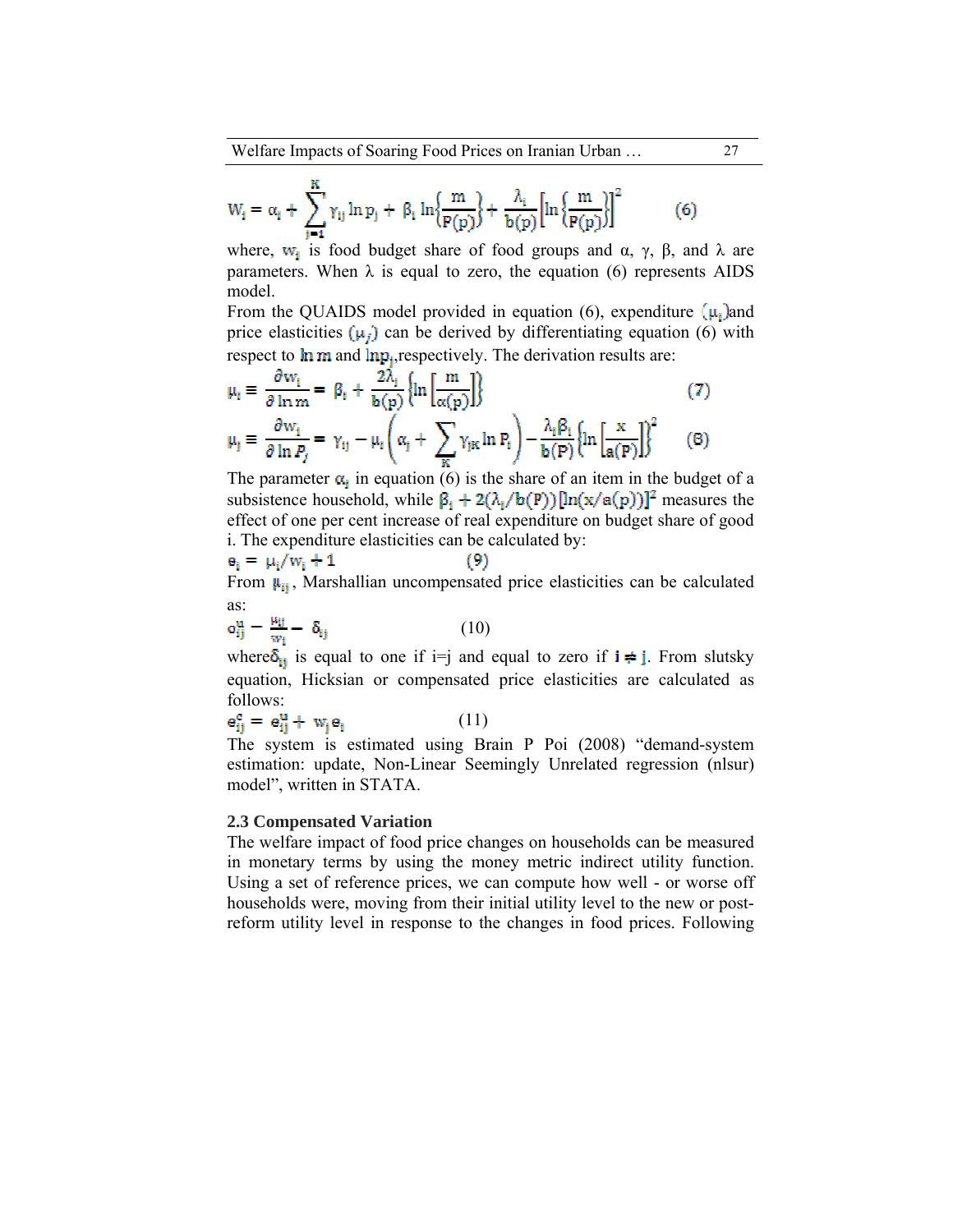28 Ahmad Akbari, Mohammad BagherZiaei and Mohammad Ghahremanzadeh

the usual practice in this literature (Minot and Goletti, 2000; Friedman and Levinsohn, 2002;Niimi, 2005 ;Vu and Glewwe, 2010), we characterize the welfareeffects of food price changes as the compensating variation (CV). Suppose  $c(u, p)$  denotes the expenditure function which defines the minimumexpenditure required to achieve a specific utility level, *u* , at a given price vector *p* facing the household (see Deaton and Muellbauer, 1980). Assume that prices change from  $P_{\text{n}}$  to  $P_{\text{n}}$  as a result of the Targeted Subsidy Reform. The money measure of the resultant welfare effect is the difference between the minimum expenditure required to achieve the original utility level, at the new prices, and the initial total expenditure. In other words, CV is the amount of money the household would need to be given at the new set of (higher) prices in order to attain the pre-reform initial level of utility. Subscripts refer to before (0) and after (1) prices, in this study2009/10 and 2011/12 respectively.Hence, in terms of the expenditure (cost) function:

 $CV = c(P_1, u_0) - c(P_0, u_0)$  (12)

The CV can be approximated using first order Taylor expansion of the minimumexpenditure function as(Friedman and Levinsohn, 2002):



Where i subscripts refers to the commodity group in the commodity system and h refers the household.  $w_i^h$  is the budget share devoted to good i in household h 's budget, which is obtained by dividing the pre-reform expenditure on the good by households total expenditure on all goods.The costs of attaining pre-inflation utility levels will increase less rapidly than indicated by (13), as the household has ability to switch away from commodities whose relative prices have disproportionately increased. Thus this measure of compensating variation provides only a maximum bound of the impact of the inflation, ignoring the behavioral responses, the substitution effects towards goods whose prices are relatively lower. Hence, in calculating the household welfare effect, we use the second order Taylor series expansion approximation that utilizes own and cross price elasticities to capture household's behavioral responses.This will be expressed as(Friedman and Levinsohn, 2002):

$$
\Delta \ln C^{\rm h} \approx \sum_{i=1}^{n} w_i^{\rm h} \,\Delta \ln P_i^{\rm h} + \frac{1}{2} \sum_{i=1}^{n} \sum_{j=1}^{n} w_i^{\rm h} \,\epsilon_{ij} \,\Delta \ln P_i^{\rm h} \,\Delta \ln P_j^{\rm h} \tag{14}
$$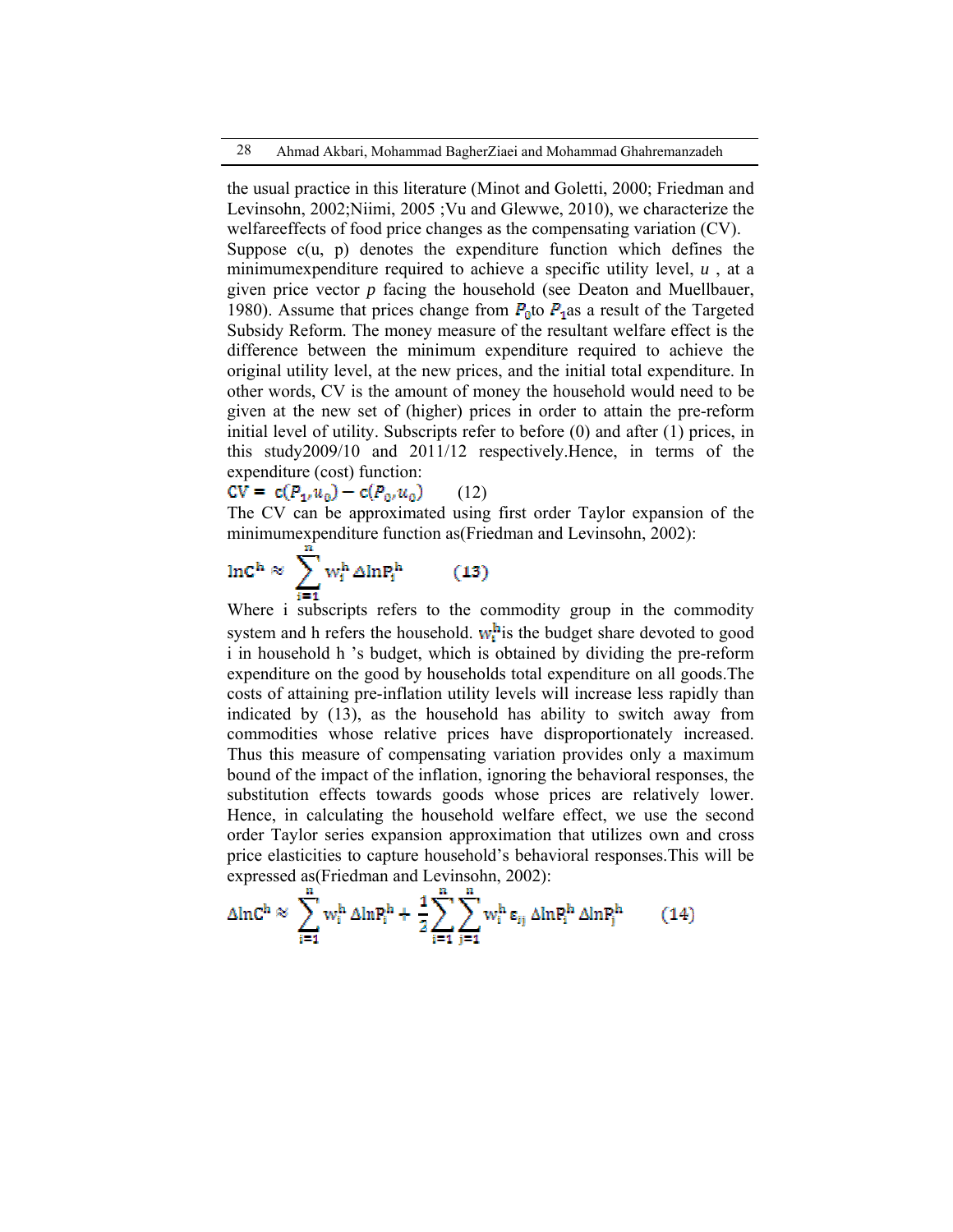where  $\epsilon_{ii}$  is Hicks (1939) compensated price elasticity of commodity group i with respect to price change of group j.

Equation (14) indicates that the welfare effect depends on the size of price changes as well as the importance of a particular commodity in the household consumption basket. The two compensating variation specifications given in (13) and (14) are used to identify the consumption effects of price changes to households in Iran between 2010 and 2012.

# **3. Data Sources and Descriptive Statistics**

We use the 2009/10 (1388) and 2011/12 (1390) rounds of the Household Expenditure and Income Survey (HEIS) collected by the Statistical Center of Iran (SCI). The HEIS is the principal annual household survey collected in Iran. It relies on a multi-stage stratified sampling method and has been collected without pause for the past fifty years. The surveys record everything that the interviewed households declare as consumed for one month. Respondents were asked to provide information on how much they spent on each item and on the quantity consumed. A total of 18607 urban households for the 2009/10 sample; and 18,696 urban households for 2011/12 sample were covered in these surveys. The published form of HEIS data gives the information in groups form, such as expenditure made by entire group on the consumption of a particular commodity group, but for our analysis we need grass root level information of each household. Therefore instead of relying on published we have used raw data of HEIS. For the both surveys a total of 230 food items were covered. In order to maintain reasonable parameters, the all food items were reclassified into nine food groups: Cereals, Meat, Dairy Products, Edible Oils, Fruits and dried fruits, Vegetables and Pulses, Sugary, Spices and Condiments, and Potables. Table1 lists the groupings and food items in each group. The food items are aggregated based on Classification of Individual Consumption by Purpose (COICOP).These aggregated commodities make almost 100% of the food consumption basket for the urban households in Iran. Budget shares of the aggregate foods are calculated by dividing the expenditure on each sub-group by the overall food expenditure. One of the major challenges for commodity groupings is on how to compute prices for aggregated food bundles. For our analysis, price indices for the aggregated foodbundles were computedusing the geometric mean with expenditure shares as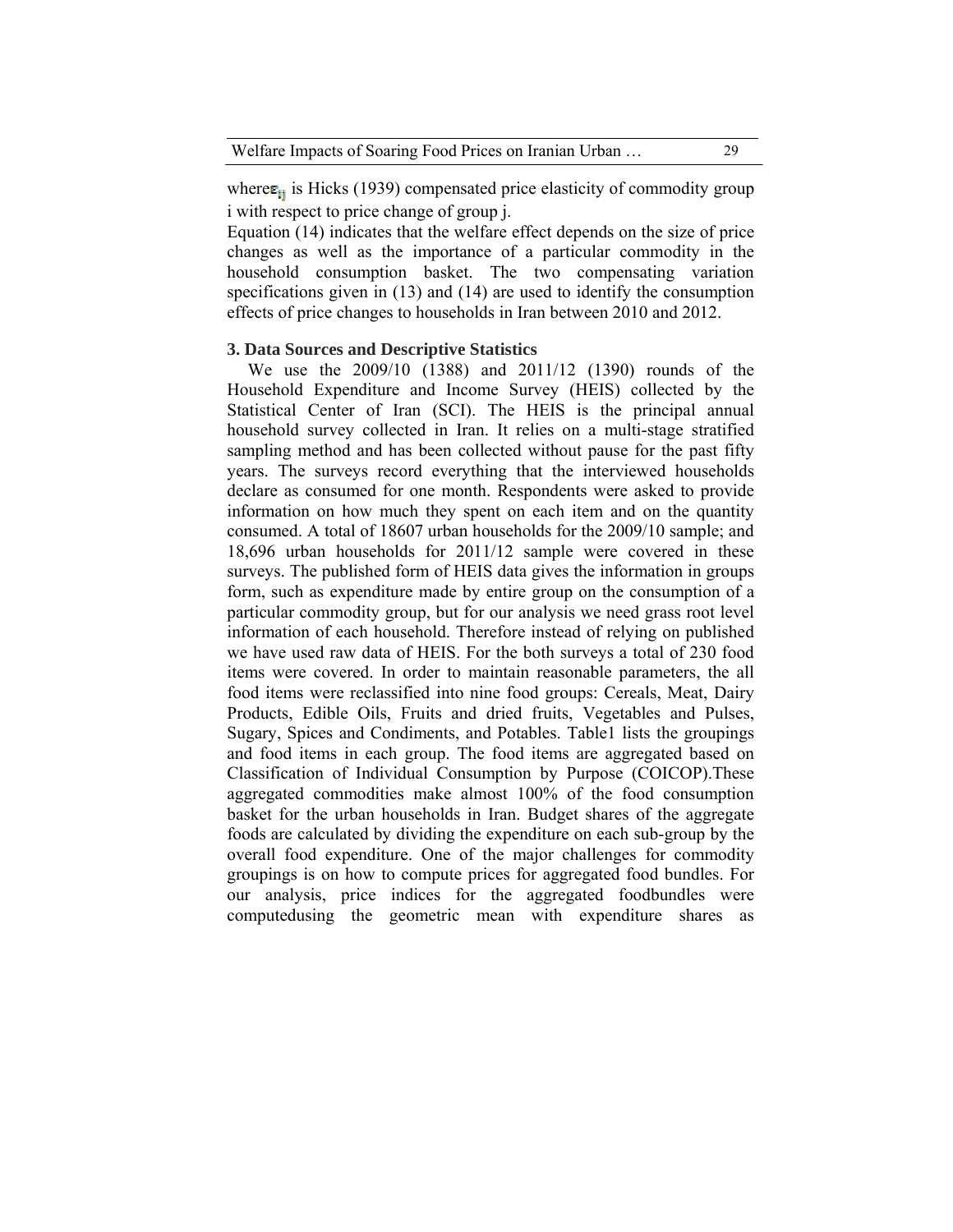weights.Each group price is a weighted average of prices on specific items faced by the household.

| Table 1: Classifications of food groups |                          |                                                                                                                |  |  |  |  |  |
|-----------------------------------------|--------------------------|----------------------------------------------------------------------------------------------------------------|--|--|--|--|--|
|                                         | <b>Food Groups</b>       | <b>Details</b>                                                                                                 |  |  |  |  |  |
| Group 1                                 | Cereals                  | Rice and Rice flour, Wheat and Wheat flour, Bread, Biscuits, Pastry,<br>Confections and Other Cereal Products. |  |  |  |  |  |
| Group 2                                 | Meat                     | Mutton, Beef, Chicken, Fish and other meat products.                                                           |  |  |  |  |  |
| Group 3                                 | Dairy Products           | Eggs, Milk and Dairy products except butter.                                                                   |  |  |  |  |  |
| Group 4                                 | Edible Oils              | Edible Oils, Fats and Butter.                                                                                  |  |  |  |  |  |
| Group 5                                 | Fruits and dried fruits  | Nuts, Treed fruits and other fresh fruits.                                                                     |  |  |  |  |  |
| Group 6                                 | Vegetables and Pulses    | Fresh vegetables, Dried vegetables, Chickpea, Bean, Split pea, Soybean<br>and other Pulses.                    |  |  |  |  |  |
| Group 7                                 | Sugary                   | Hard Sugar, Sugar, Honey, Molasses, and other Sugary Products                                                  |  |  |  |  |  |
| Group 8                                 | <b>Potables</b>          | Tea, Coffee, Cocoa and Non-alcoholic drinks.                                                                   |  |  |  |  |  |
| Group 9                                 | Spices and<br>Condiments | Salt, Tomato paste, Ketchup, Lemon juice, Sourness, Pickled Cucumbers<br>and other Spices.                     |  |  |  |  |  |

Table 2 gives an overview of the consumption data by reportingbudget shares for aggregated food bundles.Cereals are the major group in the Iranian diet and account for the lion's share of urban household food budget (on average, about 26 percent). The high share of cereals implies that households might shift their consumption to cheaper calorie source in this period. This figure is confirmed with the decline in the share of meat, dairy Products, fruits and dried fruits,vegetables and pulses andpotables expenditure. Alongside the budget shares, Table 2 also reports the average price increase for each aggregated food bundle. This is accomplished by calculating the price increase of the aggregated foods using expenditure shares to weight the price increases of each constituent individual food. By any measure, the inflationary impacts of the Targeted Subsidy Reform program were large.The all-importantcereals price increased by an average of almost 82%, and the prices for many foodstuffsincreasedby more than 40%.

| Table 2. Urban households food budget shares and Proportionate price changes (in $\%$ ) |                |                |                       |  |  |  |  |  |
|-----------------------------------------------------------------------------------------|----------------|----------------|-----------------------|--|--|--|--|--|
| Food Groups                                                                             | Survey 2009/10 | Survey 2011/12 | Mean price increase % |  |  |  |  |  |
| Cereals                                                                                 | 0.21           | 0.26           | 0.82                  |  |  |  |  |  |
| Meat                                                                                    | 0.25           | 0.24           | 0.43                  |  |  |  |  |  |
| Dairy Products                                                                          | 0.12           | 0.11           | 0.52                  |  |  |  |  |  |
| Edible Oils                                                                             | 0.05           | 0.05           | 0.60                  |  |  |  |  |  |
| Fruits & dried fruits                                                                   | 0.12           | 0.11           | 0.32                  |  |  |  |  |  |
| Vegetables & Pulses                                                                     | 0.13           | 0.11           | 0.45                  |  |  |  |  |  |
| Sugary                                                                                  | 0.04           | 0.05           | 0.73                  |  |  |  |  |  |
| Potables                                                                                | 0.04           | 0.03           | 0.16                  |  |  |  |  |  |
| <b>Spices</b>                                                                           | 0.04           | 0.04           | 0.21                  |  |  |  |  |  |
| <b>Source:</b> Author's computation from HEIS raw data                                  |                |                |                       |  |  |  |  |  |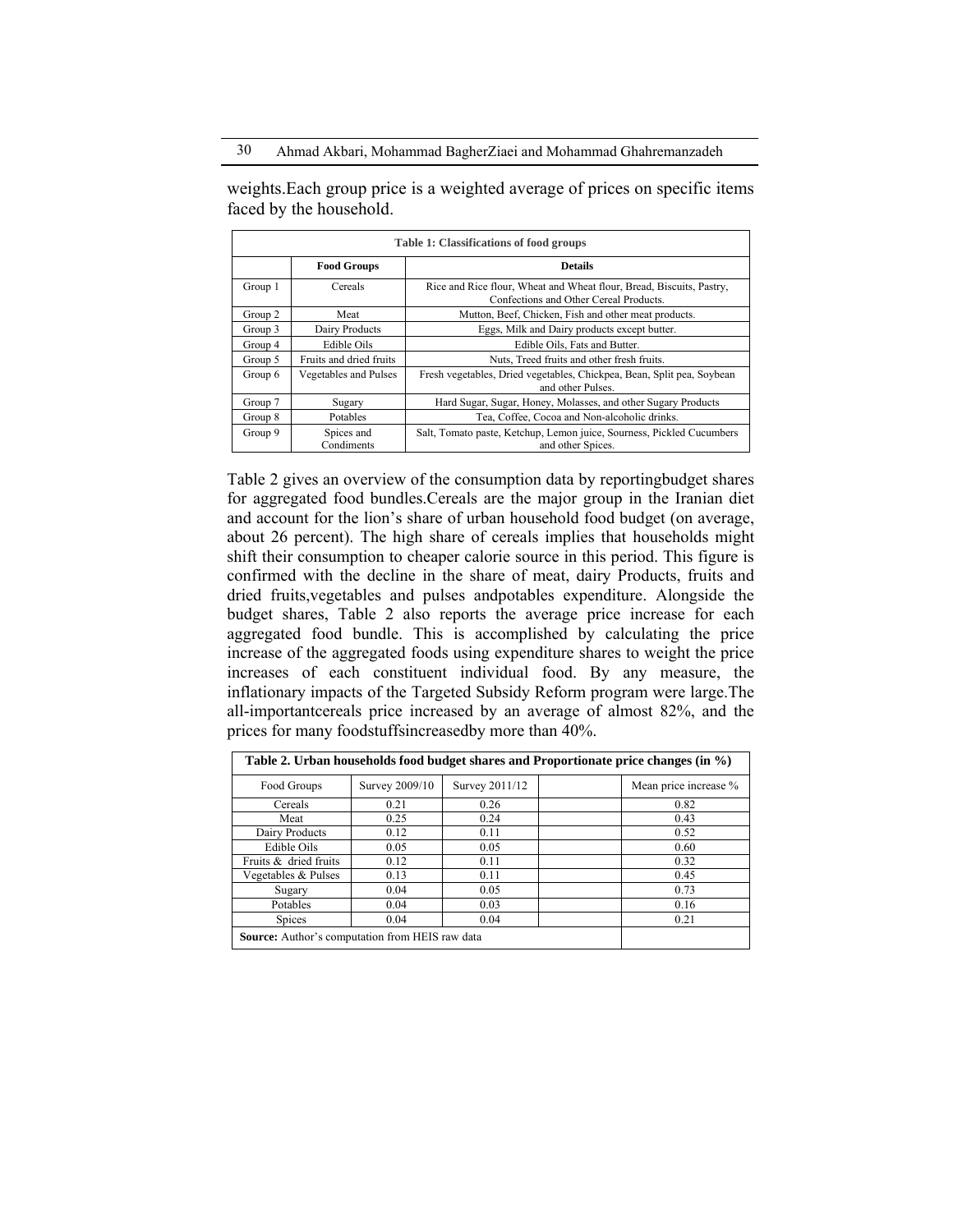# **4. Results and Discussion**

### **4.1 Demand Elasticities**

Firstly we discus results obtained from estimating the system of demand equations that provides income, own and cross price elasticities. This is done in stages using the overall sample. Both Marshallian (uncompensated) and Hicksian (compensated) price elasticities for 2009/10 and 2011/12 evaluated at the sample means are reported in Tables 3 and 4 respectively, which include the cross-priceelasticity estimates. The systems of equations in QUAIDS are estimated through imposing theoretical restrictions and applying Non-Linear Seemingly Unrelated regression (nlsur). In all estimation the standard errors reported are robust to heteroskedasticity.

As shown in Tables 3 and 4, all the estimated own-priceelasticities are negative. Consistent with consumer demand theory, there are exists aninverse relationship between changes in own-price indexes and quantities demanded.In most cases the absolute value of the own-price elasticity is less than unity, meaningthat they are not price elastic.The compensated price elasticities provide a more accurate picture of crossprice substitution between food groups, since they are a measure of substitution effects net of income. In the matrix of the compensated price elasticities (in tables 3 and 4), it can be observed that own price effects are relatively large and negative. They are, in absolute terms, smaller than the uncompensated elasticities.Even after the income-compensation, Potables and Spices (in tables 3 and 4) remain the only commodities with ownprice elasticity exceeding unity. For the remainder of the food groups, the absolute values of the own-price elasticities are smaller than unity, meaning that they are not price elastic.The fact that the signs of some compensated elasticities are different from those of the uncompensated elasticities suggests that expenditure effects are significant in affecting consumer demand decisions.All of the cross-priceelasticities are positive, indicating that the relevant food groups are substitutes, as would be expected.Table 5 present expenditure elasticities, for both 2009/10and 2011/12 all food groups had positive consumption expenditureelasticities, implying that no food group was classified as inferior"; all were "normalgoods". In 2009/10, cereals, dairy products, vegetable and pulses, Potables and Spices werenecessities while meat, edible oils, fruits and dried fruitsand finally sugaryproducts were found to be luxury. This could be a reflection that most urban households are not yet consuming the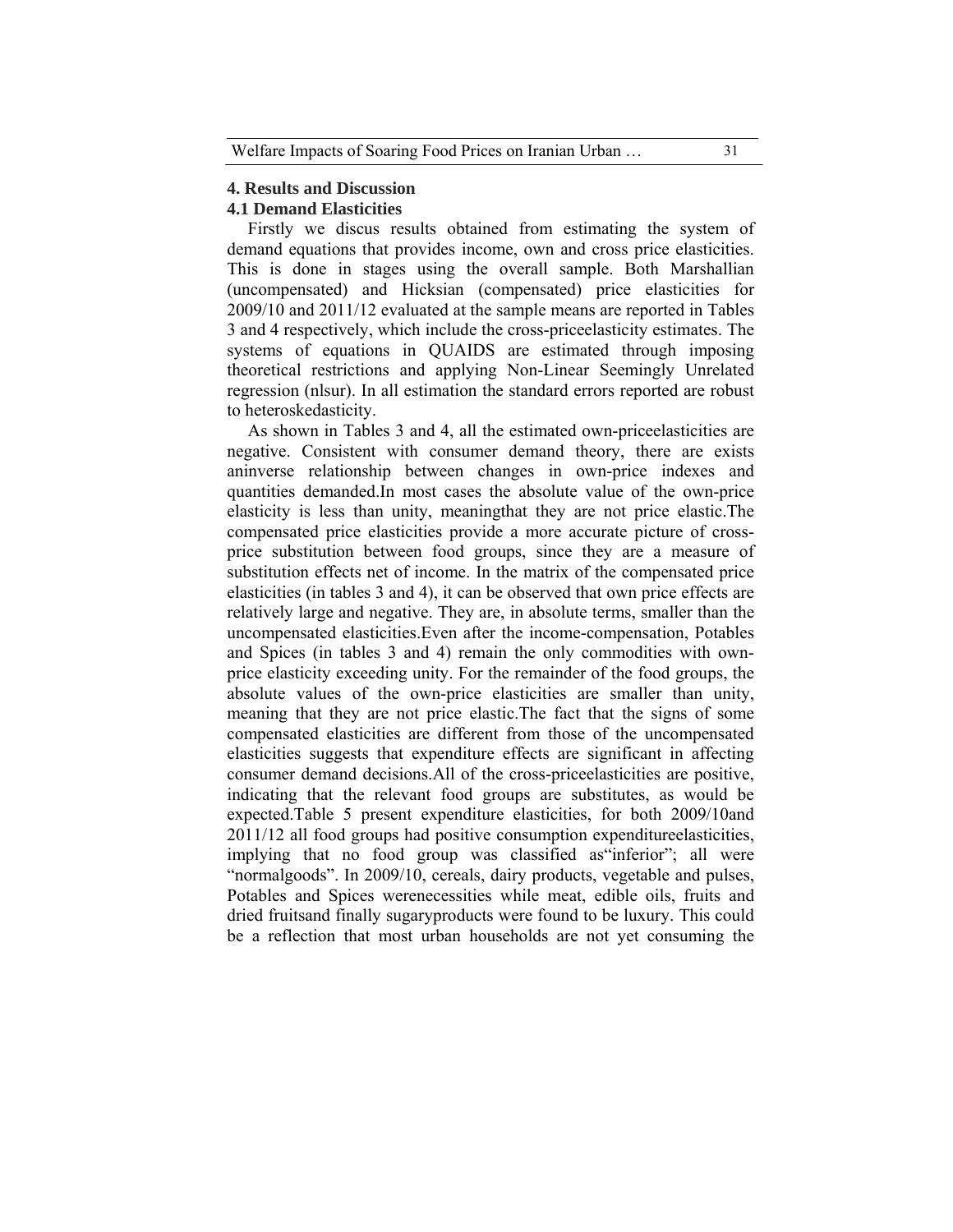desired quantities and hence suggest that as their income increases they will spend proportionately more on consumption of those food groups under consideration. In 2011/12,expenditureelasticitieshold in the same patterns as with2009/10 results.

### **4.2 Welfare impacts of high prices**

Making use of the household budget share, observed proportionate price changeand the estimated consumer responses, we assess the welfare effects of food price changes in Iran.

The measurement of the 'dynamic' household welfare effect, one that jointly considers (static) first order effects in consumption as well as consumption responses, is the object of this sub-section. For comparison purposes, we also present estimates from a first-order approximation to the food price changes, whichholding constant consumers behavioural responses and assuminghouseholds are not able to substitutes.To do that we utilize the estimated Hicksian elasticities for 2009/10 to measure the welfare impact of food price change observed between 2009/10 and 2011/12. The CV measure how much money we would have to give theconsumers after the price change to make them as well of as they were before the pricechange, that is, as in 2009/10 for the period between 2009/10 and 2011/12.Table 6 presentswelfare effects.The first column presents the first-order effects computed using equation(13) whileColumns 2 and 3 thus measure dynamic effects, which jointly consider the first order and consumer responses effects in consumption as a share ofhousehold food expenditure and total household expenditure in 2009/10, respectively.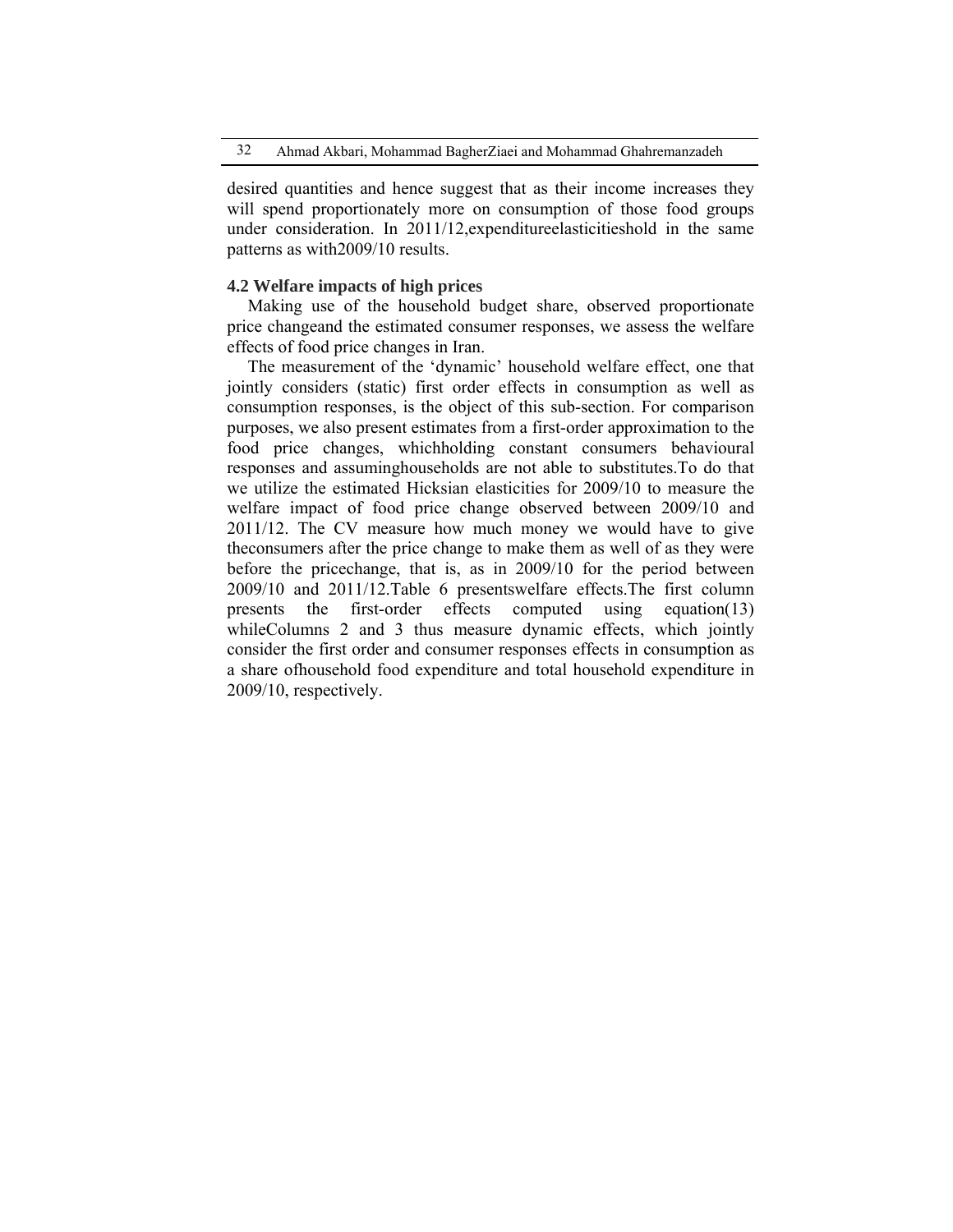| Welfare Impacts of Soaring Food Prices on Iranian Urban | 33 |
|---------------------------------------------------------|----|
|                                                         |    |

|                                |                         |                         |                          |                         |                            | Table 3: Marshallian and Hicksian Demand Elasticity Matrix, 2009/10 |                         |                         |                         |
|--------------------------------|-------------------------|-------------------------|--------------------------|-------------------------|----------------------------|---------------------------------------------------------------------|-------------------------|-------------------------|-------------------------|
|                                | Cereals                 | Meat                    | Dairy<br><b>Products</b> | Edible<br>Oils          | Fruits<br>&dried<br>fruits | Vegetable<br>& Pulses                                               | Sugary                  | Potable                 | <b>Spices</b>           |
| <b>Uncompensated</b>           |                         |                         |                          |                         |                            |                                                                     |                         |                         |                         |
|                                | $-0.65$                 | $-0.14$                 | $-0.03$                  | $-0.01$                 | $-0.03$                    | $-0.06$                                                             | $-0.01$                 | 0.01                    | $-0.002$                |
| <b>Cereals</b>                 | $(0.01)^{**}$           | $(0.007)^{''}$          | $(0.003)$ "              | $(0.002)^{4}$           | $(0.003)^{**}$             | $(0.004)^{4}$                                                       | $(0.002)^{4}$           | $(0.001)^{**}$          | $(0.001)^{**}$          |
|                                | $-0.17$                 | $-0.77$                 | $-0.01$                  | $-0.055$                | $-0.02$                    | $-0.133$                                                            | $-0.01$                 | $-0.0008$               | $-0.004$                |
| Meat                           | $(0.006)$ **            | $(0.008)$ <sup>**</sup> | $(0.003)$ **             | $(0.003)$ **            | $(0.003)$ <sup>**</sup>    | $(0.005)$ <sup>**</sup>                                             | $(0.002)$ <sup>**</sup> | (0.001)                 | $(0.001)^{**}$          |
|                                | $-0.02$                 | 0.077                   | $-0.96$                  | 0.041                   | $-0.03$                    | 0.057                                                               | 0.015                   | 0.012                   | 0.032                   |
| <b>Dairy Products</b>          | $(0.006)^{4}$           | $(0.008)^{''}$          | $(0.006)$ <sup>**</sup>  | $(0.003)^*$             | $(0.004)^{**}$             | $(0.005)^{**}$                                                      | $(0.002)^{4}$           | $(0.001)^{**}$          | $(0.002)^{n}$           |
|                                | $-0.09$                 | $-0.25$                 | 0.059                    | $-0.68$                 | $-0.03$                    | $-0.12$                                                             | $-0.01$                 | 0.023                   | 0.006                   |
| <b>Edible Oils</b>             | $(0.011)^{**}$          | $(0.015)$ "             | $(0.007)^{**}$           | $(0.015)$ <sup>**</sup> | $(0.007)^{**}$             | $(0.013)$ **                                                        | $(0.005)^{4}$           | $(0.002)^{**}$          | $(0.003)^+$             |
|                                | $-0.08$                 | $-0.0008$               | $-0.06$                  | $-0.01$                 | $-0.82$                    | $-0.04$                                                             | 0.002                   | $-0.01$                 | 0.0007                  |
| Fruits & dried fruits          | (0.003)                 | (0.003)                 | (0.005)                  | $(0.004)^{n}$           | $(0.002)$ <sup>**</sup>    | $(0.001)^{**}$                                                      | (0.002)                 | (0.006)                 | $(0.009)^{4}$           |
|                                | $-0.1$                  | $-0.19$                 | 0.033                    | $-0.04$                 | $-0.03$                    | $-0.62$                                                             | $-0.02$                 | 0.009                   | 0.02                    |
| <b>Vegetables &amp; Pulses</b> | (0.006)                 | $(0.009)^{**}$          | $(0.004)^{**}$           | $(0.005)^{4}$           | $(0.004)^{**}$             | $(0.011)$ <sup>**</sup>                                             | $(0.002)$ **            | $(0.001)^{**}$          | $(0.002)^{''}$          |
|                                | $-0.1$                  | $-0.07$                 | .0007                    | $-0.01$                 | $-0.01$                    | $-0.08$                                                             | $-0.83$                 | $-0.005$                | $-0.03$                 |
| Sugary                         | $(0.01)^{''}$           | $(0.013)^{4}$           | (0.006)                  | (0.006)                 | (0.006)                    | $(0.008)$ <sup>**</sup>                                             | $(0.006)^{n}$           | (0.002)                 | $(0.003)^{''}$          |
|                                | 0.081                   | 0.084                   | 0.032                    | 0.04                    | $-0.01$                    | 0.043                                                               | 0.009                   | $-1.08$                 | $-0.01$                 |
| <b>Potables</b>                | $(0.008)^{4}$           | $(0.014)^{4}$           | $(0.006)$ <sup>**</sup>  | $(0.004)^*$             | (0.007)                    | $(0.007)^{**}$                                                      | $(0.003)^*$             | $(0.003)$ <sup>**</sup> | $(0.002)^{*}$           |
|                                | $-0.01$                 | 0.025                   | 0.076                    | 0.014                   | 0.009                      | 0.063                                                               | $-0.02$                 | $-0.01$                 | $-1.09$                 |
| <b>Spices</b>                  | $(0.009)^+$             | $(0.01)^{**}$           | $(0.005)$ **             | $(0.004)^{4}$           | $(0.005)^+$                | $(0.006)^*$                                                         | $(0.003)$ <sup>**</sup> | $(0.002)$ <sup>**</sup> | $(0.004)$ <sup>**</sup> |
| Compensated                    |                         |                         |                          |                         |                            |                                                                     |                         |                         |                         |
|                                | $-0.45$                 | 0.09                    | 0.07                     | 0.03                    | 0.08                       | 0.05                                                                | 0.02                    | 0.05                    | 0.03                    |
| <b>Cereals</b>                 | $(0.009)$ **            | $(0.006)$ **            | $(0.002)$ **             | $(0.002)$ <sup>**</sup> | $(0.002)$ <sup>**</sup>    | $(0.003)^*$                                                         | $(0.001)^{**}$          | $(0.001)^{**}$          | $(0.001)^{**}$          |
|                                | 0.08                    | $-0.48$                 | 0.12                     | 0.002                   | 0.12                       | 0.02                                                                | 0.03                    | 0.05                    | 0.04                    |
| Meat                           | $(0.005)$ **            | $(0.007)$ **            | $(0.003)^{n}$            | (0.002)                 | $(0.002)^{n}$              | $(0.004)^{4}$                                                       | $(0.001)^{''}$          | $(0.001)^{n}$           | $(0.001)^{''}$          |
|                                | 0.14                    | 0.26                    | $-0.86$                  | 0.07                    | 0.06                       | 0.15                                                                | 0.04                    | 0.04                    | 0.06                    |
| <b>Dairy Products</b>          | $(0.005)$ <sup>**</sup> | $(0.006)^*$             | $(0.005)$ <sup>**</sup>  | $(0.003)$ **            | $(0.003)$ <sup>**</sup>    | $(0.004)^{4}$                                                       | $(0.002)^*$             | $(0.001)^{4}$           | $(0.001)^*$             |
|                                | 0.147                   | 0.016                   | 0.185                    | $-0.63$                 | 0.10                       | 0.01                                                                | 0.03                    | 0.07                    | 0.04                    |
| <b>Edible Oils</b>             | $(0.010)$ **            | (0.014)                 | $(0.007)^{44}$           | $(0.015)$ <sup>**</sup> | $(0.006)^*$                | (0.012)                                                             | $(0.004)^{n}$           | $(0.002)^{4}$           | $(0.003)^{n}$           |
|                                | 0.14                    | 0.24                    | 0.05                     | 0.04                    | $-0.69$                    | 0.08                                                                | 0.04                    | 0.03                    | 0.04                    |
| Fruits & dried fruits          | $(0.004)$ **            | $(0.005)$ "             | $(0.003)$ **             | $(0.002)^{**}$          | $(0.004)$ <sup>**</sup>    | $(0.003)$ <sup>**</sup>                                             | $(0.001)^{**}$          | $(0.001)^{**}$          | $(0.001)^{**}$          |
|                                | 0.095                   | 0.04                    | 0.14                     | 0.007                   | 0.08                       | $-0.49$                                                             | 0.02                    | 0.05                    | 0.05                    |
| <b>Vegetables &amp; Pulses</b> | $(0.005)$ **            | $(0.008)^{n}$           | $(0.003)$ **             | $(0.004)^+$             | $(0.003)$ <sup>**</sup>    | $(0.011)$ <sup>**</sup>                                             | $(0.002)^{44}$          | $(0.001)^{44}$          | $(0.001)^{**}$          |
|                                | 0.13                    | 0.20                    | 0.13                     | 0.04                    | 0.12                       | 0.07                                                                | $-0.78$                 | 0.04                    | 0.01                    |
| Sugary                         | $(0.008)$ **            | $(0.011)$ **            | $(0.005)$ **             | $(0.005)$ "             | $(0.005)$ <sup>**</sup>    | $(0.007)^{**}$                                                      | $(0.006)$ <sup>**</sup> | $(0.002)^{**}$          | $(0.003)$ <sup>**</sup> |
|                                | 0.25                    | 0.28                    | 0.12                     | 0.07                    | 0.09                       | 0.14                                                                | 0.04                    | $-1.04$                 | 0.024                   |
| <b>Potables</b>                | (0.006)                 | $(0.007)^{^{\circ}}$    | $(0.003)^{''}$           | $(0.002)^{11}$          | $(0.004)^{n}$              | $(0.004)^{n}$                                                       | $(0.002)^{n}$           | $(0.003)^{n}$           | $(0.001)^{n}$           |
|                                | 0.18                    | 0.26                    | 0.18                     | 0.06                    | 0.12                       | 0.18                                                                | 0.01                    | 0.02                    | $-1.05$                 |
| <b>Spices</b>                  | $(0.007)$ **            | $(0.009)^*$             | $(0.004)^{**}$           | $(0.004)^{**}$          | $(0.004)$ **               | $(0.005)$ **                                                        | $(0.003)$ **            | $(0.002)$ **            | $(0.004)$ **            |

<0.1; p\*<0.05; p\*\*<0.01; Note: Robust standard errors in brackets

**Source:** Research findings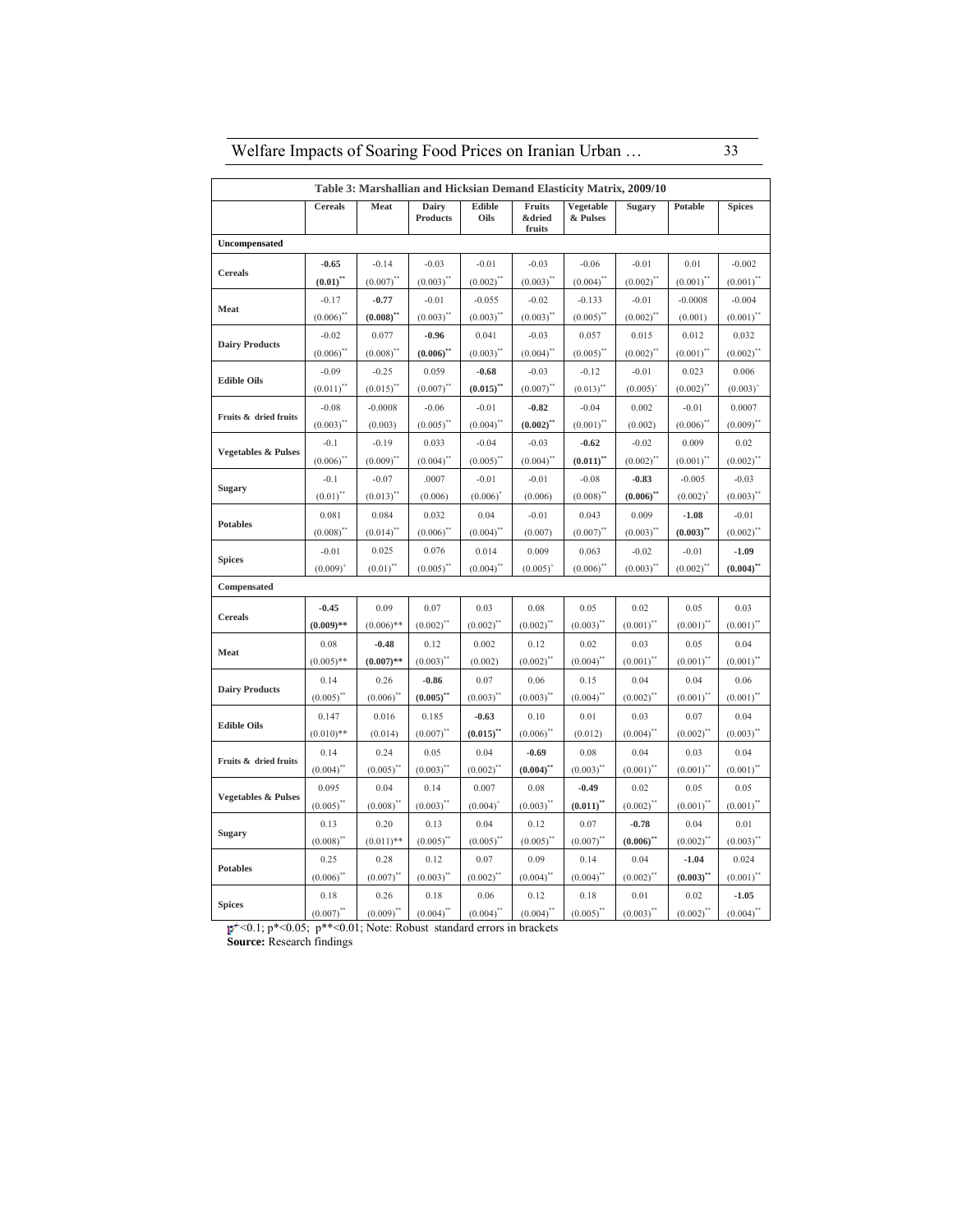| Table 4: Marshallian and Hicksian Demand Elasticity Matrix, 2011/12 |                         |                         |                          |                      |                                       |                       |                 |                      |                         |
|---------------------------------------------------------------------|-------------------------|-------------------------|--------------------------|----------------------|---------------------------------------|-----------------------|-----------------|----------------------|-------------------------|
|                                                                     |                         | Meat                    | Dairy<br><b>Products</b> | <b>Edible Oils</b>   | Fruits<br><b>&amp;dried</b><br>fruits | Vegetable<br>& Pulses | Sugary          | Potable              | <b>Spices</b>           |
| Uncompensated                                                       |                         |                         |                          |                      |                                       |                       |                 |                      |                         |
| <b>Cereals</b>                                                      | $-0.75$                 | $-0.17$                 | 0.008                    | 0.0036               | $-0.03$                               | $-0.04$               | $-0.006$        | 0.016                | 0.007                   |
|                                                                     | $(0.009)^{**}$          | $(0.007)$ **            | $(0.002)$ **             | (0.002)              | $(0.002)$ **                          | $(0.003)$ "           | $(0.001)^{**}$  | $(0.0009)$ **        | $(0.001)$ "             |
| Meat                                                                | $-0.23$                 | $-0.71$                 | $-0.01$                  | $-0.03$              | $-0.004$                              | $-0.10$               | $-0.014$        | $-0.003$             | $-0.008$                |
|                                                                     | $(0.008)$ **            | $(0.009)^{**}$          | $(0.002)$ **             | $(0.002)$ **         | (0.002)                               | $(0.003)^{**}$        | $(0.002)^{**}$  | $(0.001)^{**}$       | $(0.001)^{**}$          |
| <b>Dairy Products</b>                                               | 0.059                   | 0.04                    | $-1.01$                  | 0.05                 | $-0.03$                               | 0.01                  | 0.02            | 0.01                 | 0.02                    |
|                                                                     | $(0.006)$ <sup>**</sup> | $(0.006)$ **            | $(0.004)^{**}$           | $(0.003)$ **         | $(0.003)$ "                           | $(0.004)^{**}$        | $(0.002)$ "     | $(0.001)^{**}$       | $(0.001)$ "             |
| <b>Edible Oils</b>                                                  | 0.003                   | $-0.14$                 | 0.08                     | $-0.91$              | $-0.03$                               | $-0.04$               | $-0.0002$       | 0.018                | 0.017                   |
|                                                                     | (0.012)                 | $(0.013)$ <sup>**</sup> | $(0.007)$ **             | $(0.02)^{n}$         | $(0.005)$ "                           | $(0.012)^{n}$         | (0.004)         | $(0.001)^{n}$        | $(0.002)^{4}$           |
| Fruits & dried fruits                                               | $-0.08$                 | 0.01                    | $-0.05$                  | $-0.01$              | $-0.81$                               | $-0.04$               | $-0.01$         | $-0.01$              | $-0.005$                |
|                                                                     | $(0.006)$ **            | $(0.006)$ **            | $(0.002)$ **             | $(0.002)$ **         | $(0.004)^{**}$                        | $(0.003)$ "           | $(0.002)$ **    | $(0.001)^{**}$       | $(0.001)^{**}$          |
| <b>Vegetables &amp; Pulses</b>                                      | $-0.09$                 | $-0.17$                 | 0.008                    | $-0.01$              | $-0.03$                               | $-0.59$               | $-0.02$         | 0.001                | 0.01                    |
|                                                                     | $(0.007)^{44}$          | $(0.007)$ **            | $(0.004)^{^{\circ}}$     | $(0.005)^{^{\circ}}$ | $(0.003)$ "                           | $(0.010)$ **          | $(0.002)^{''}$  | (0.001)              | $(0.001)^{**}$          |
| <b>Sugary</b>                                                       | $-0.08$                 | $-0.07$                 | 0.013                    | $-0.006$             | $-0.03$                               | $-0.079$              | $-0.85$         | $-0.01$              | $-0.01$                 |
|                                                                     | $(0.010)^{**}$          | $(0.011)^{**}$          | $(0.005)^{^{\circ}}$     | (0.005)              | $(0.004)$ **                          | $(0.006)$ **          | (0.006)         | $(0.001)^{**}$       | $(0.002)$ <sup>**</sup> |
| <b>Potables</b>                                                     | 0.12                    | 0.03                    | 0.02                     | 0.02                 | $-0.008$                              | 0.009                 | 0.00007         | $-1.08$              | $-0.006$                |
|                                                                     | $(0.007)$ *             | $(0.007)$ **            | $(0.003)$ **             | $(0.002)$ **         | $(0.003)^{^{\circ}}$                  | $(0.003)^{''}$        | (0.002)         | $(0.002)^{^{\circ}}$ | $(0.001)^{n}$           |
| <b>Spices</b>                                                       | 0.03                    | $-0.05$                 | 0.07                     | 0.02                 | $-0.02$                               | 0.02                  | $-0.015$        | $-0.01$              | $-1.116$                |
|                                                                     | $(0.009)$ **            | $(0.01)^{**}$           | $(0.004)$ **             | $(0.004)$ **         | $(0.004)^{4}$                         | $(0.005)$ "           | $(0.003)^*$     | $(0.001)^*$          | $(0.003)^{n}$           |
| Compensated                                                         |                         |                         |                          |                      |                                       |                       |                 |                      |                         |
| <b>Cereals</b>                                                      | $-0.49$                 | 0.06                    | 0.10                     | 0.05                 | 0.07                                  | 0.06                  | 0.03            | 0.05                 | 0.03                    |
|                                                                     | $(0.009)^{**}$          | $(0.007)$ **            | $(0.002)$ **             | $(0.002)$ **         | $(0.002)$ "                           | $(0.003)$ "           | $(0.001)^{**}$  | $(0.001)^{**}$       | $(0.001)^{**}$          |
| Meat                                                                | 0.06                    | $-0.44$                 | 0.1                      | 0.01                 | 0.12                                  | 0.01                  | 0.03            | 0.04                 | 0.02                    |
|                                                                     | $(0.007)^{**}$          | $(0.008)$ **            | $(0.002)^{**}$           | $(0.002)^{**}$       | $(0.002)^{n}$                         | $(0.003)^{11}$        | $(0.002)^{11}$  | $(0.001)^{**}$       | $(0.001)^{n}$           |
| <b>Dairy Products</b>                                               | 0.27                    | 0.23                    | $-0.92$                  | 0.09                 | 0.06                                  | 0.10                  | 0.05            | 0.04                 | 0.05                    |
|                                                                     | $(0.005)^{**}$          | $(0.006)$ **            | $(0.004)^{**}$           | $(0.003)$ **         | $(0.003)$ **                          | $(0.004)$ "           | $(0.002)$ "     | $(0.001)^{**}$       | $(0.001)^{**}$          |
| <b>Edible Oils</b>                                                  | 0.27                    | 0.09                    | 0.19                     | $-0.86$              | 0.08                                  | 0.06                  | 0.04            | 0.06                 | 0.04                    |
|                                                                     | $(0.011)^{**}$          | $(0.013)$ <sup>**</sup> | $(0.007)$ **             | (0.020)              | $(0.005)$ "                           | $(0.012)^{n}$         | $(0.004)^{4}$   | $(0.002)^*$          | $(0.002)$ **            |
| Fruits & dried fruits                                               | 0.18                    | 0.26                    | 0.05                     | 0.03                 | $-0.69$                               | 0.06                  | 0.03            | 0.03                 | 0.02                    |
|                                                                     | $(0.005)$ "             | $(0.001)^{**}$          | $(0.002)$ **             | $(0.002)$ **         | $(0.004)$ "                           | $(0.002)^{4}$         | $(0.001)$ "     | $(0.001)$ **         | $(0.001)^{**}$          |
| <b>Vegetables &amp; Pulses</b>                                      | 0.14                    | 0.03                    | 0.10                     | 0.03                 | 0.06                                  | $-0.48$               | 0.01            | 0.04                 | 0.04                    |
|                                                                     | $(0.007)^{**}$          | $(0.007)$ "             | $(0.004)$ **             | $(0.005)$ **         | $(0.003)$ "                           | $(0.010)$ "           | $(0.002)^{4}$   | $(0.001)^{**}$       | $(0.001)$ "             |
| Sugary                                                              | 0.21                    | 0.19                    | 0.13                     | 0.05                 | 0.09                                  | 0.04                  | $-0.79$         | 0.03                 | 0.02                    |
|                                                                     | $(0.009)^{4}$           | $(0.010)^{**}$          | $(0.005)$ **             | $(0.005)$ **         | $(0.004)$ **                          | $(0.006)$ **          | (0.006)         | $(0.002)^{**}$       | $(0.002)$ **            |
| <b>Potables</b>                                                     | 0.35                    | 0.24                    | 0.12                     | 0.07                 | 0.09                                  | 0.10                  | 0.040           | $-1.04$              | 0.02                    |
|                                                                     | $(0.005)$ **            | $(0.006)$ **            | $(0.003)$ **             | $(0.002)$ **         | $(0.003)^{**}$                        | $(0.003)$ "           | $(0.002)^{n}$   | $(0.002)^*$          | $(0.001)$ **            |
| <b>Spices</b>                                                       | 0.31                    | 0.19                    | 0.18                     | 0.07                 | 0.09                                  | 0.14                  | 0.03            | 0.03                 | $-1.082$                |
|                                                                     | $(0.008)^{**}$          | $(0.009)^{**}$          | $(0.004)^{**}$           | $(0.004)$ **         | $(0.004)^{**}$                        | $(0.005)^{'''}$       | $(0.003)^{'''}$ | $(0.002)^{4}$        | $(0.003)^{^{\circ}}$    |

# 34 Ahmad Akbari, Mohammad BagherZiaei and Mohammad Ghahremanzadeh

<0.1; p\*<0.05; p\*\*<0.01; Note: Robust standard errors in brackets

**Source:** Research findings.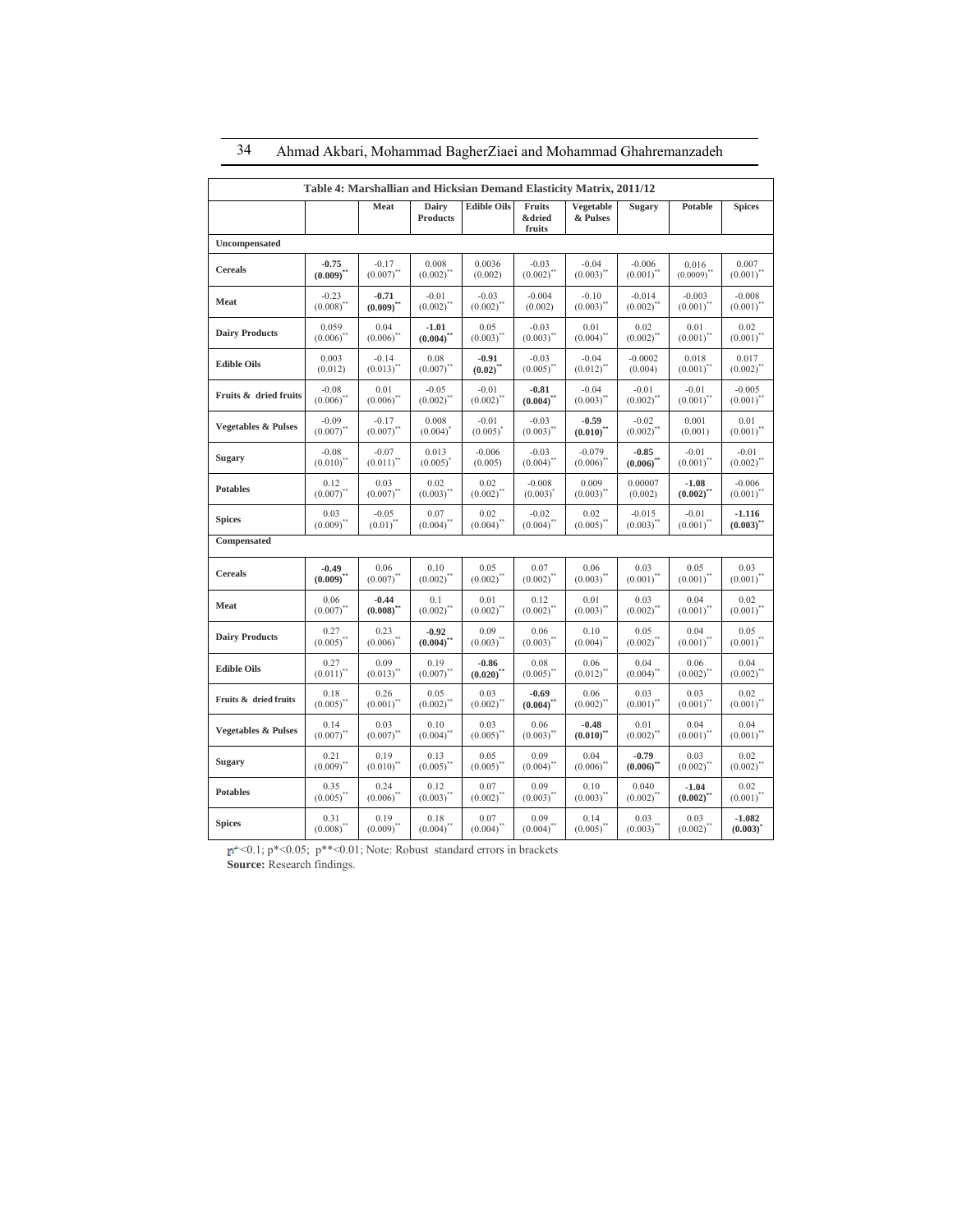#### Welfare Impacts of Soaring Food Prices on Iranian Urban … 35

| Table 5: Expenditure Elasticity Estimates From QUAIDS Model For 2009/10 and 2011/12 Surveys |                                 |                       |                          |                      |                                       |                       |                          |                      |                         |
|---------------------------------------------------------------------------------------------|---------------------------------|-----------------------|--------------------------|----------------------|---------------------------------------|-----------------------|--------------------------|----------------------|-------------------------|
| <b>Surveys</b>                                                                              | <b>Cereals</b>                  | Meat                  | Dairy<br><b>Products</b> | <b>Edible Oils</b>   | Fruits<br><b>&amp;dried</b><br>fruits | Vegetable<br>& Pulses | Sugary                   | Potable              | <b>Spices</b>           |
| 2009/10                                                                                     | 0.94<br>$(0.011)^{**}$          | 1.18<br>$(0.008)$ **  | 0.77<br>$(0.011)^{**}$   | 1.10<br>$(0.015)$ ** | 101<br>$(0.008)$ **                   | 0.93<br>$(0.010)$ **  | 1.12<br>$(0.015)$ "      | 0.80<br>$(0.037)$ ** | 0.95<br>$(0.011)^{'''}$ |
| 2011/12                                                                                     | 0.96<br>$(0.006)$ <sup>**</sup> | 1.13<br>44<br>(0.008) | 0.81<br>(0.007)          | 1.02<br>(0.011)      | 1.02<br>(0.008)                       | 0.90<br>(0.006)       | 1 1 4<br>$(0.012)^{'''}$ | 0.87<br>(0.012)      | 0.99<br>$(0.011)^{'''}$ |

 $\mathbf{p}^+$  <0.1;  $\mathbf{p}^*$  <0.05;  $\mathbf{p}^*$  <0.01; Note: Robust standard errors in brackets

**Source:** Research findings.

#### **Table 6:Compensating variation**

| House holds         | First Order Effectsas a | Second Order Effectsas | Second OrderEffects   |
|---------------------|-------------------------|------------------------|-----------------------|
|                     | proportion of $2009/10$ | a proportion of        | as a proportion of    |
|                     | household food          | 2009/10 household      | 2009/10total          |
|                     | expenditure             | food expenditure       | household expenditure |
| All UrbanHouseholds | 51.37                   | 49.93                  | 1192                  |

**Source:** Research findings.

Results show that on average, Iranian households need to be reimbursed around 11.92% of their 2009/10 total household expenditures due to food prices changes in 2009/10 in order to make them in 2011/12 as well off as they were in 2009/10 (the initial situation).As is readily apparent, the first order effect as expected does overstate the welfare losses, even if marginally.

#### **Conclusion**

The paper analyses welfare impact of rising food prices for urban households in Iran based on Quadratic Almost Ideal Demand System (QUAIDS), followed by estimation of compensation variation (CV). For the first time we make use of the Iran Household Survey (HEIS) raw data collected before and after the sharp increase in food prices between 2009/10 and 2011/12. The QUAIDS model was estimated for nine food groups; Cereals, Meat, Dairy Products, Edible Oils, Fruits and dried fruits, Vegetables and Pulses, Sugary, Spices and Condiments, and Potables. The estimated price and expenditure elasticities areplausible and consistent with economic theory: all own-price elasticities were negative and statistically significant. Similarly,estimated expenditure elasticities were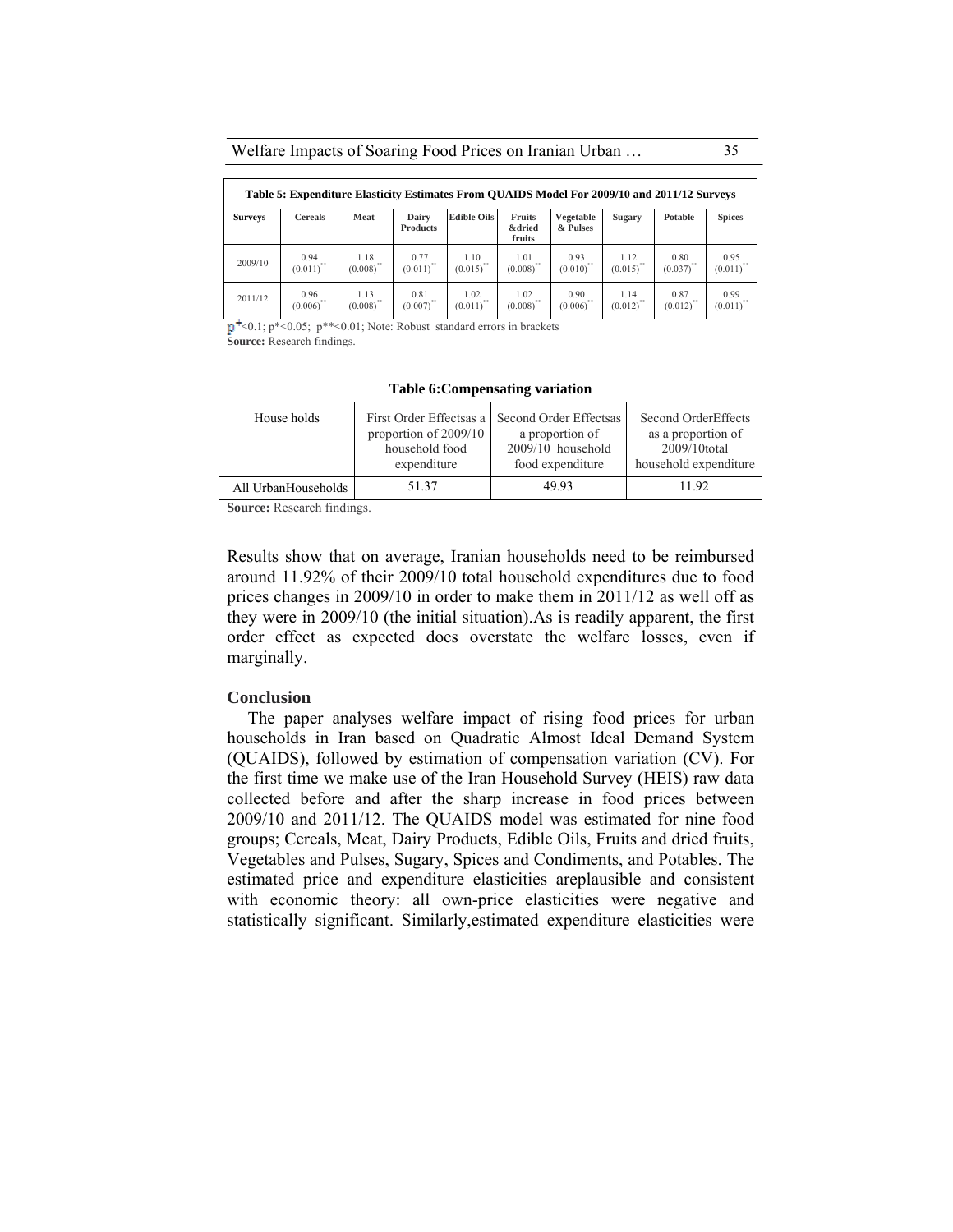positive andstatistically significant for all food groups as is expected.Based on our estimatescereals, dairy products, vegetable and pulses, Potables and Spices werenecessities while meat, edible oils, fruits and dried fruitsand Sugaryproducts were found to be luxury.The estimated compensated price elasticities are used to compute compensating variation for the observed proportionate price change. Results suggest that all Iranian urban households, suffered welfareloses from rise in the food prices during 2009/10 and 2011/12.Also the high share of cereals in year 2011/12 implies that urban households shift their consumption to cheaper calorie source after implementation of Targeted Subsidy Reform Program. This figure is confirmed with the decline in the share of meat, dairy Products, fruits and dried fruits,vegetables and pulses andpotables expenditure.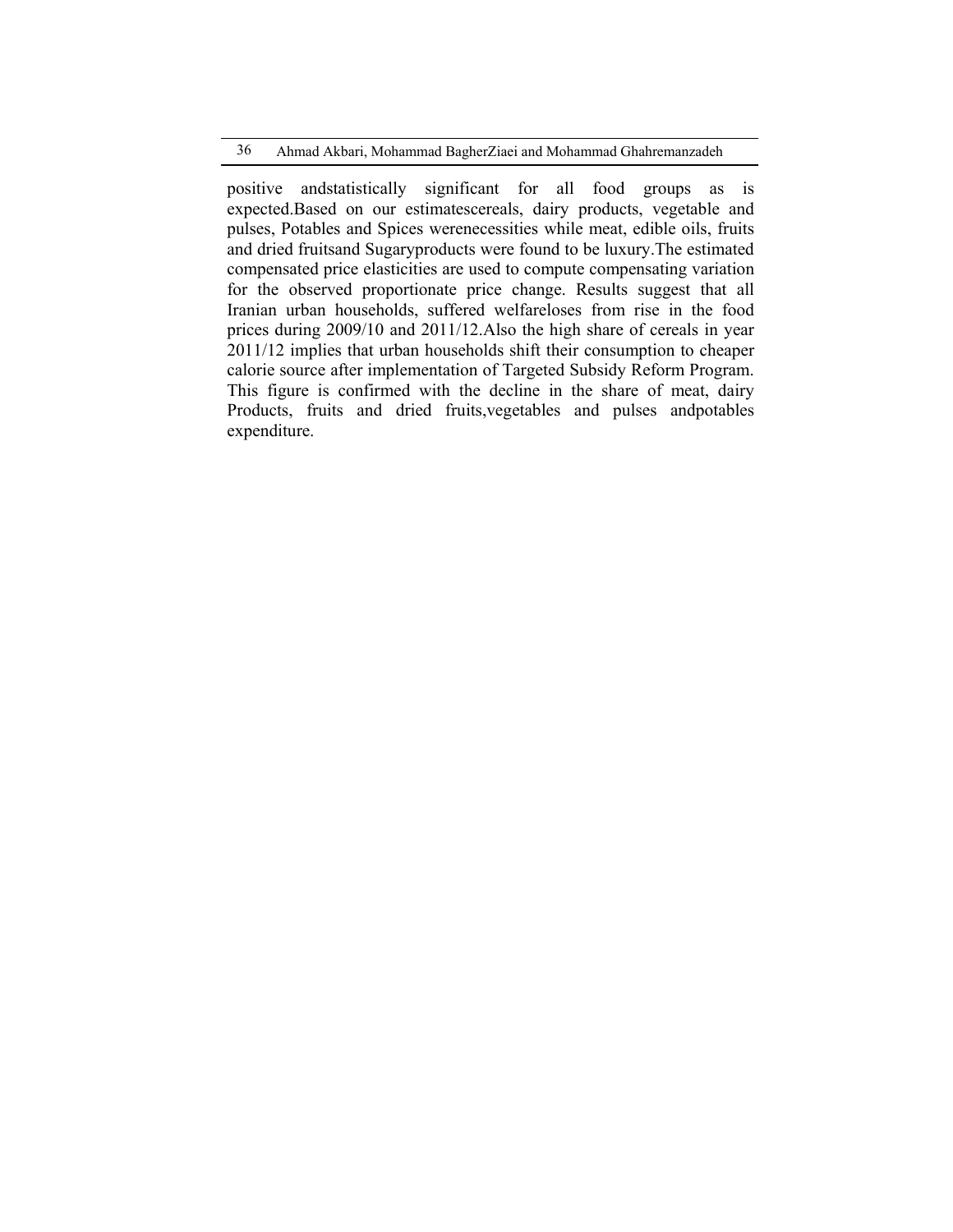### **References**

1. Ackah, C. and Appleton, S.( 2005). Food Price Changes and Consumer Welfare in Ghana in the 1990s. CREDIT Research Paper No. 07/ 03. Nottingham, UK.

2. Alem, Y. (2011). Household-Level Consumption in Urban Ethiopia: The Effects of a Large Food Price Shock. World Development 40(1): 146- 162.

3. Blanks, J., Blundell, R., and Lewbel, A. (1997). Quadratic Engel curves and consumer demand. Review of Economics and Statistics, 69: 527-539.

4. Central Bank of the Islamic Republic of Iran. (2012). Consumer Price Index for Goods and Services: retrieved from: http://www.cbi.ir/category/1611.aspx

5. Cranfield J.A.L., Preckel, .p, and Hertel, .T. Poverty analysis using an international cross-country demand system. Technical report, World Bank Development Research Group, Working Paper 4285, 2007.

6. Deaton, A. and Muellbauer, J. (1980), Economics and Consumer Behaviour, Cambridge University Press, New York.

7. Friedman, J. and Levinsohn, J.A. (2002), "The Distributional Impact of Indonesia's Financial Crisis on Household Welfare: A 'Rapid Response' Methodology", World Bank Economic Review, vol. 16, no. 3, pp. 397-423.

8. HEIS 2009/10. Household Expenditure and Income Survey, Statistical Center of Iran , Government of Iran, Tehran, Iran.

9. HEIS 2011/12. Household Expenditure and Income Survey, Statistical Center of Iran, Government of Iran, Tehran, Iran.

10. Hicks, .J. (1939). 'Value and Capital', Clarendon Press, Oxford.

11. Huang, K. and Hung, S. (2009). How Increased Food and Energy Prices Affect Consumer Welfare. Selected Paper prepared for presentation at the Agricultural & Applied Economics Association 2009 AAEA & ACCI Joint Annual Meeting, Milwaukee, Wisconsin, July 26-29.

12. Minot, N., and Goletti, F. (2000), "Rice Market Liberalization and Poverty in Vietnam", Research Report 114, International Food Policy Research Institute, Washington.

13. Niimi, Y. (2005), "An Analysis of Household Reponses to Price Shocks in Vietnam: Can Unit Values Substitute for Market Prices?", Poverty Research Unit Working Paper no. 30, University of Sussex.

14. Poi, B. P., 2008. Demand-system estimation: Update. The Stata Journal, 8(4): 554-556.